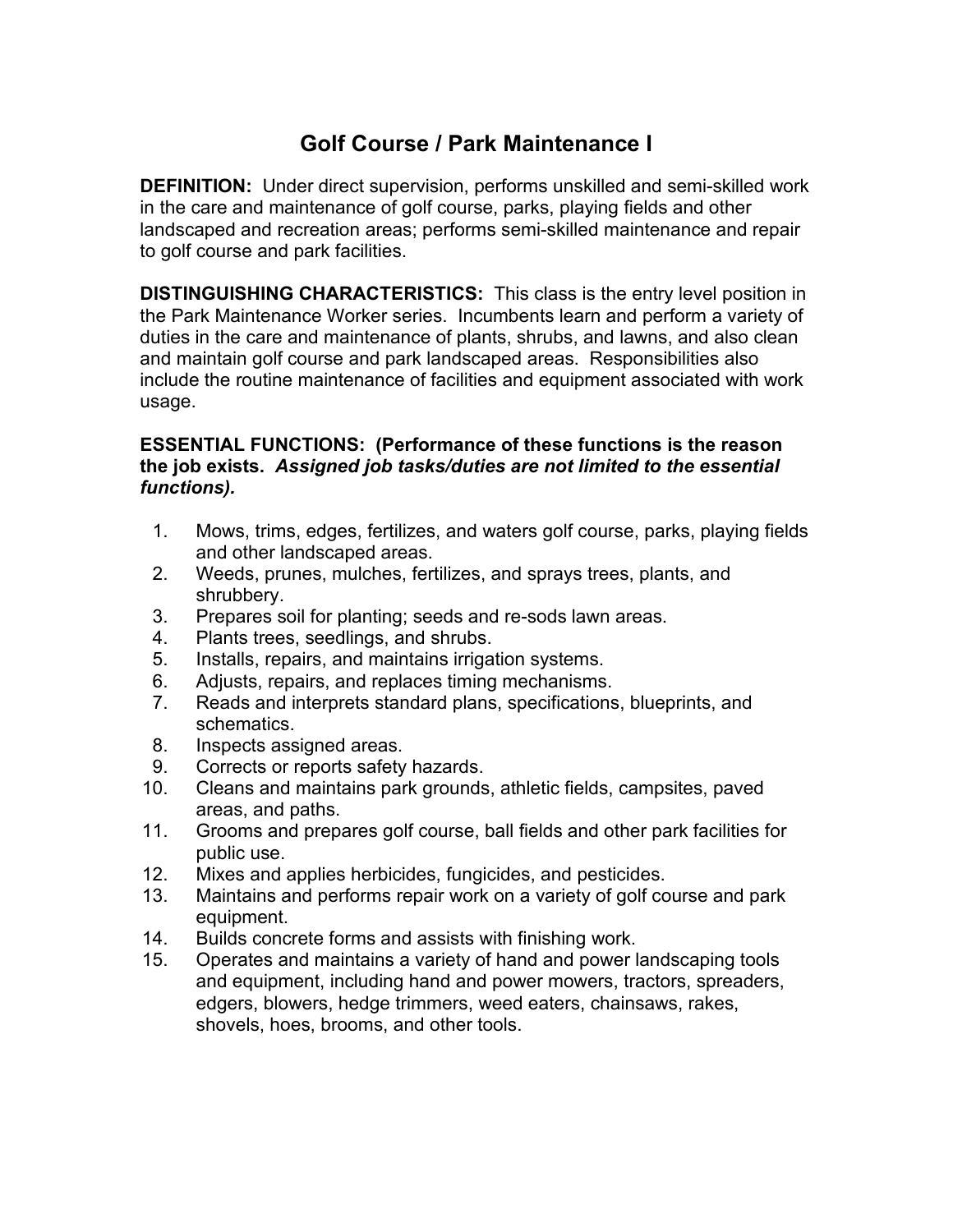## **QUALIFICATIONS FOR EMPLOYMENT:**

## **Knowledge and Ability:**

#### *Knowledge of*

- the use and minor maintenance of commonly used hand and power landscaping tools and equipment;
- safe work methods and safety regulations pertaining to the work;
- shop mathematics;
- basic record keeping practices;
- basic techniques for maintaining landscaped areas; and
- basic painting, plumbing, concrete, and carpentry methods, tools, and techniques.

#### *Ability to*

- safely use and maintain hand and power tools related to the work;
- make accurate arithmetic calculations;
- read and interpret standard plans, maps, and instructions;
- understand and follow oral and written directions;
- prepare basic records and reports of work performed;
- work without close supervision in standard work situations; and
- contribute effectively to the accomplishment of team or work unit goals, objectives, and activities.

#### **Special Requirements:** None.

**Experience and Training:** *Any combination of training, education, and experience that would provide the required knowledge and abilities. A typical way to gain the required knowledge and ability is:*

Equivalent to graduation from high school **AND** one year of full-time horticultural or landscape maintenance experience.

**PHYSICAL AND MENTAL/INTELLECTUAL REQUIREMENTS:** *The physical requirements described here are representative of those that must be met by an employee to successfully perform the essential functions of the job.* 

Strength and mobility to work in a typical park maintenance setting, including operating hand and power tools. Stamina to perform sustained physical labor, including standing, walking, climbing, and working in confined or awkward spaces. Strength to lift and maneuver materials and equipment weighing up to 90 pounds with proper equipment. Vision to read printed materials. Hearing and speech to communicate in person or over a radio or telephone.